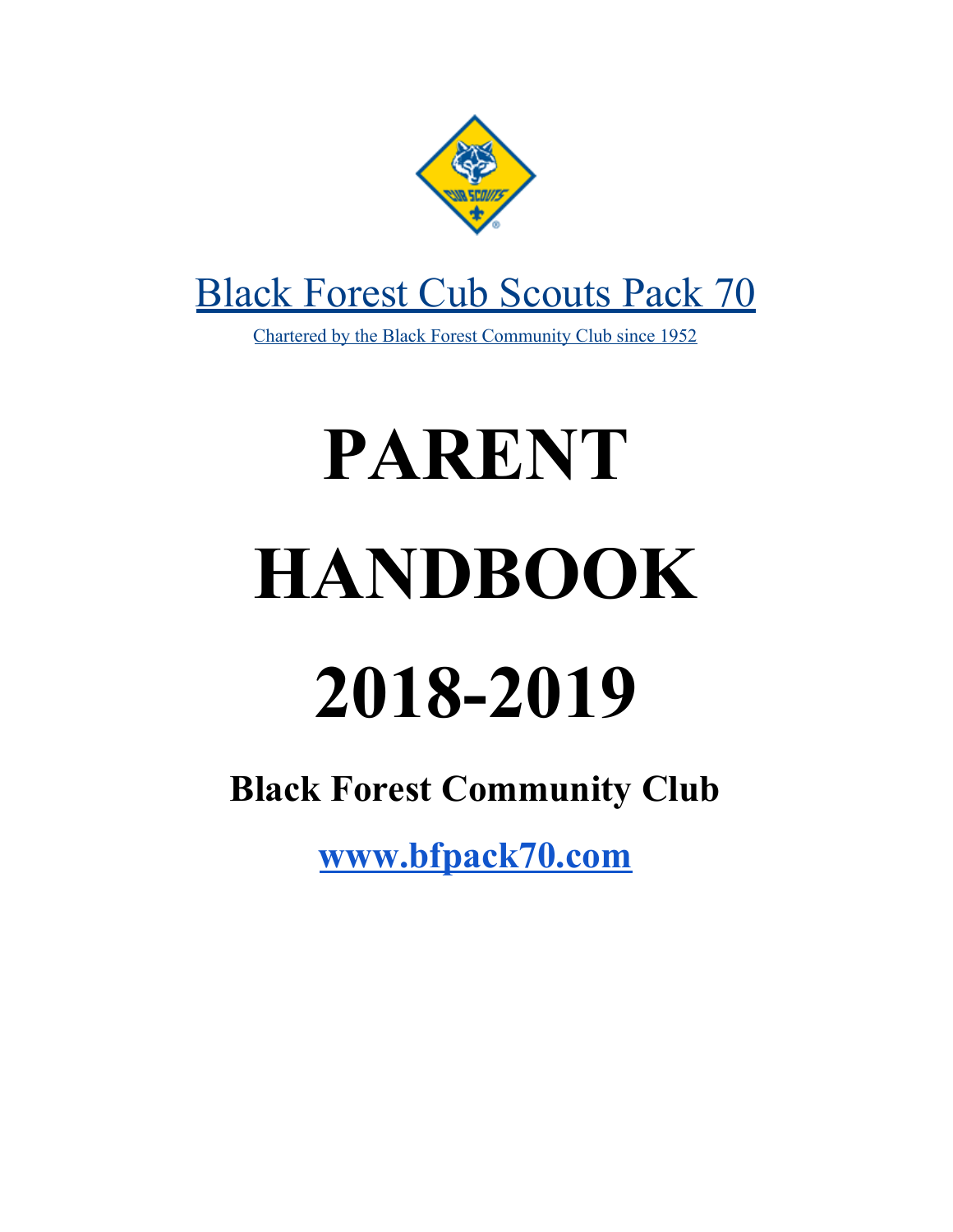Dear Parents and Cub Scouts,

On behalf of Pack 70, we welcome you and your child to Cub Scouting and our 2018-2019 Cub Scouting year. We are so glad you have made the decision to join the Scouting movement. Cub Scouting is a fun and rewarding experience that will not

only help your child, but also your entire family. The experience and knowledge he/she will gain from Cub Scouting will help him/her throughout the rest of life.

Pack 70 is a Journey to Excellence 2017 Silver Unit, putting it among the top units nationwide. We are proud of our annual program that is designed to achieve the goals, ideals, and purposes of the Cub Scouting Program.



This guide is designed to assist you with answering your questions about the Cub Scouting Program and Pack 70 policies and procedures. We are open to new ideas and how to improve our program. If you want to get involved, there is always an open spot for you, just ask!

If you have any questions about the program or the Pack, do not hesitate to contact one of the leaders.

Jamie Davis

Committee Chair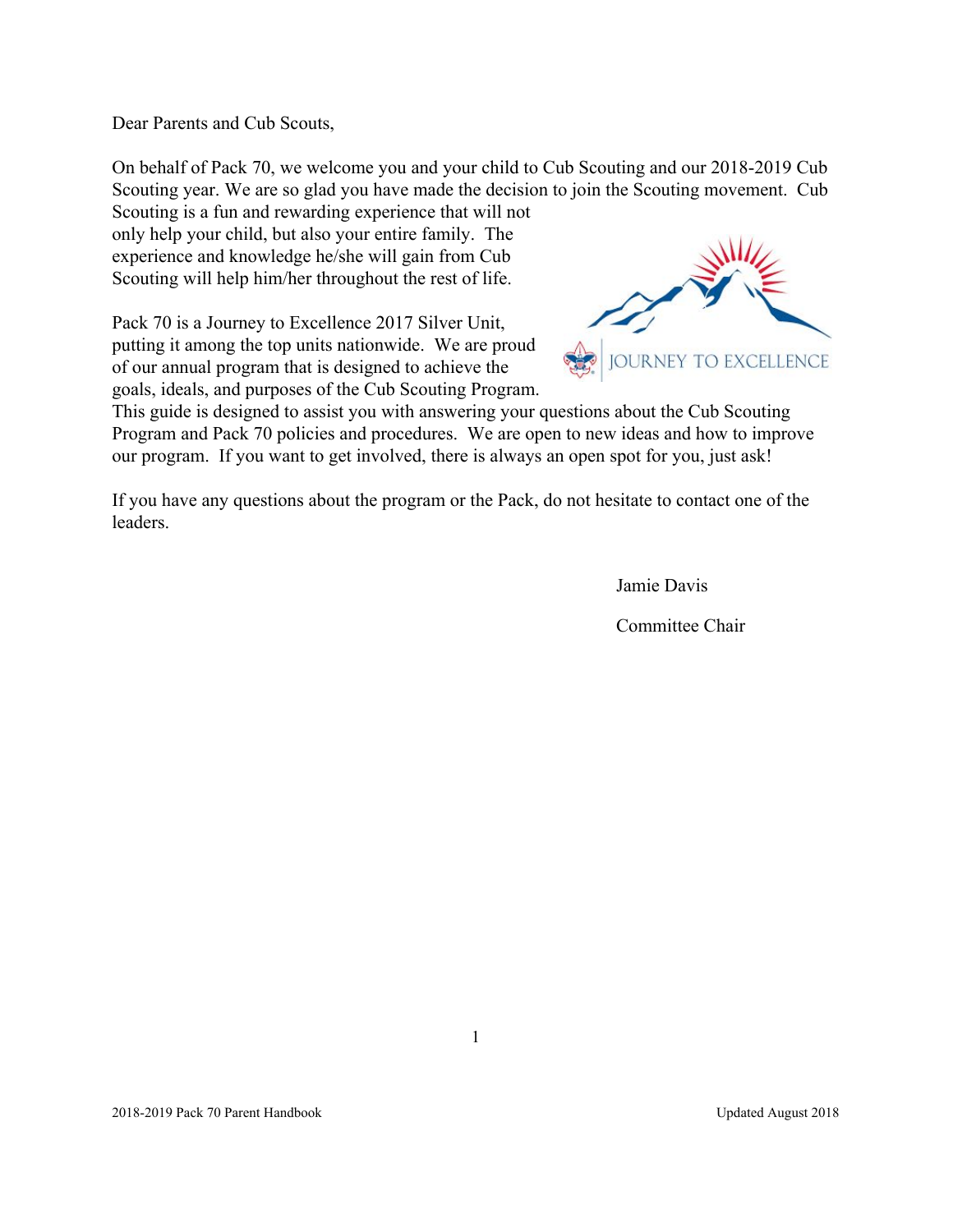# TABLE OF CONTENTS

| 2018-2019 Pack Leadership      |                         |
|--------------------------------|-------------------------|
| Communication                  | $\overline{\mathbf{5}}$ |
| Website                        | $\mathfrak s$           |
| Facebook                       | 5                       |
| <b>What is Cub Scouting?</b>   | 6                       |
| The Purposes of Cub Scouting   | 6                       |
| <b>Pack Organization</b>       | $\overline{7}$          |
| Chartered Organization         | $\overline{7}$          |
| The Pack                       | $\tau$                  |
| Pack Committee                 | $\,$ 8 $\,$             |
| The Den                        | $\,8\,$                 |
| How Does Pack 70 Fit Into BSA? | 8                       |
| <b>Advancements</b>            | 9                       |
| <b>Bobcat</b>                  | 9                       |
| Lion                           | 9                       |
| Tiger                          | 9                       |
| Wolf                           | 9                       |
| Bear                           | 9                       |
| Webelos                        | 10                      |
| Arrow of Light                 | 10                      |
| <b>Special Pack Events</b>     | 10                      |
| Pinewood Derby                 | 10                      |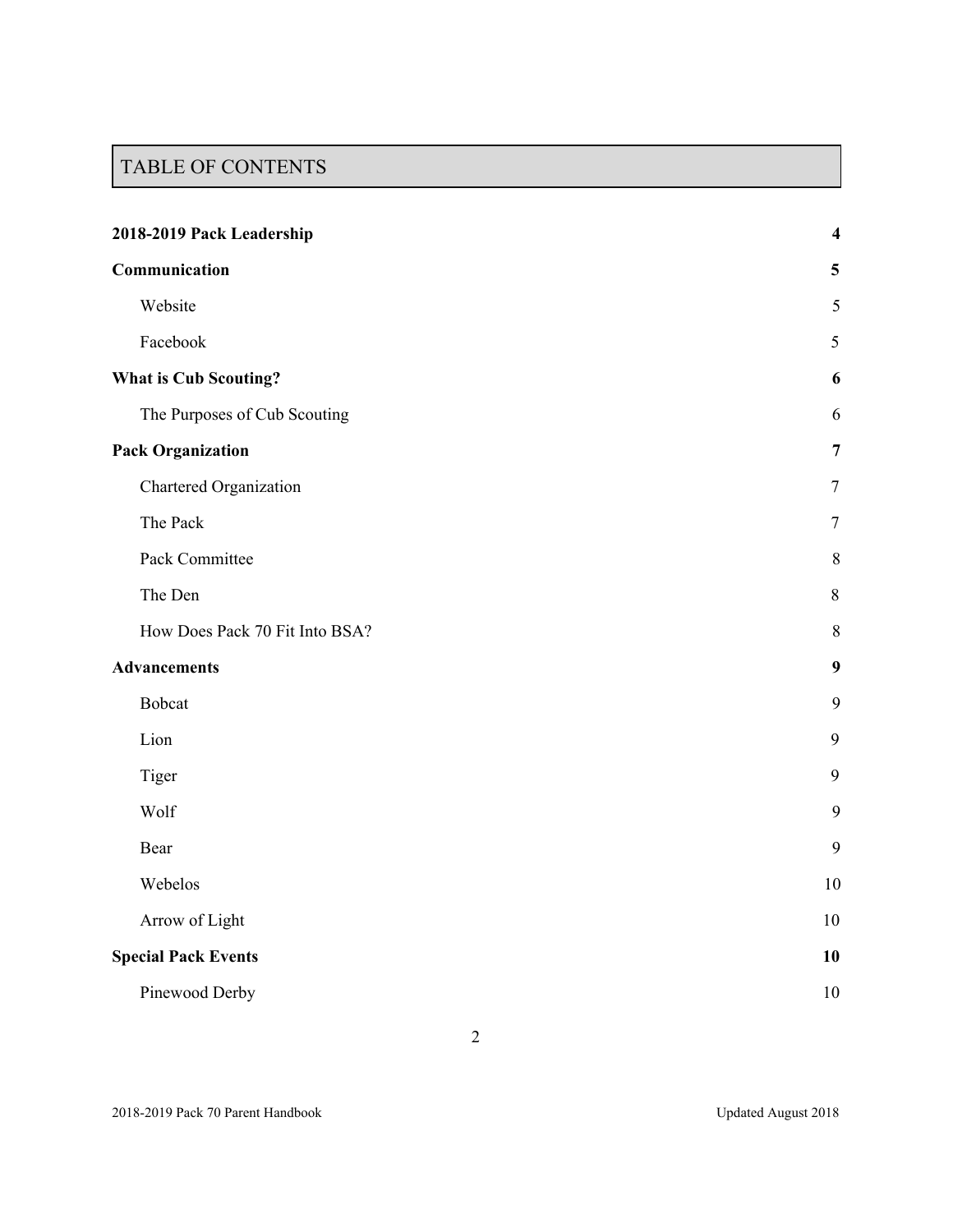| Scouting for Food              | $10\,$ |
|--------------------------------|--------|
| Blue and Gold                  | $10\,$ |
| Camping                        | 11     |
| <b>Uniform</b>                 | 11     |
| Tigers/Wolves/Bears            | 11     |
| Webelos                        | 11     |
| Pack Shirts                    | 12     |
| Registration                   | 12     |
| <b>Fees and Costs</b>          | 12     |
| <b>Fundraising</b>             | 13     |
| Camp Cards                     | 13     |
| <b>Financial Assistance</b>    | 13     |
| <b>Parent Responsibilities</b> | 13     |
| <b>Parental Involvement</b>    | 14     |
| Leader Training                | 14     |
| Required Training:             | 14     |
| <b>Optional Training:</b>      | 14     |
| <b>Behavior and Discipline</b> | 15     |
| <b>Forms</b>                   | 15     |
| <b>Medical Forms</b>           | 15     |
| Permission Slips               | 15     |
| Youth Protection Training      | 15     |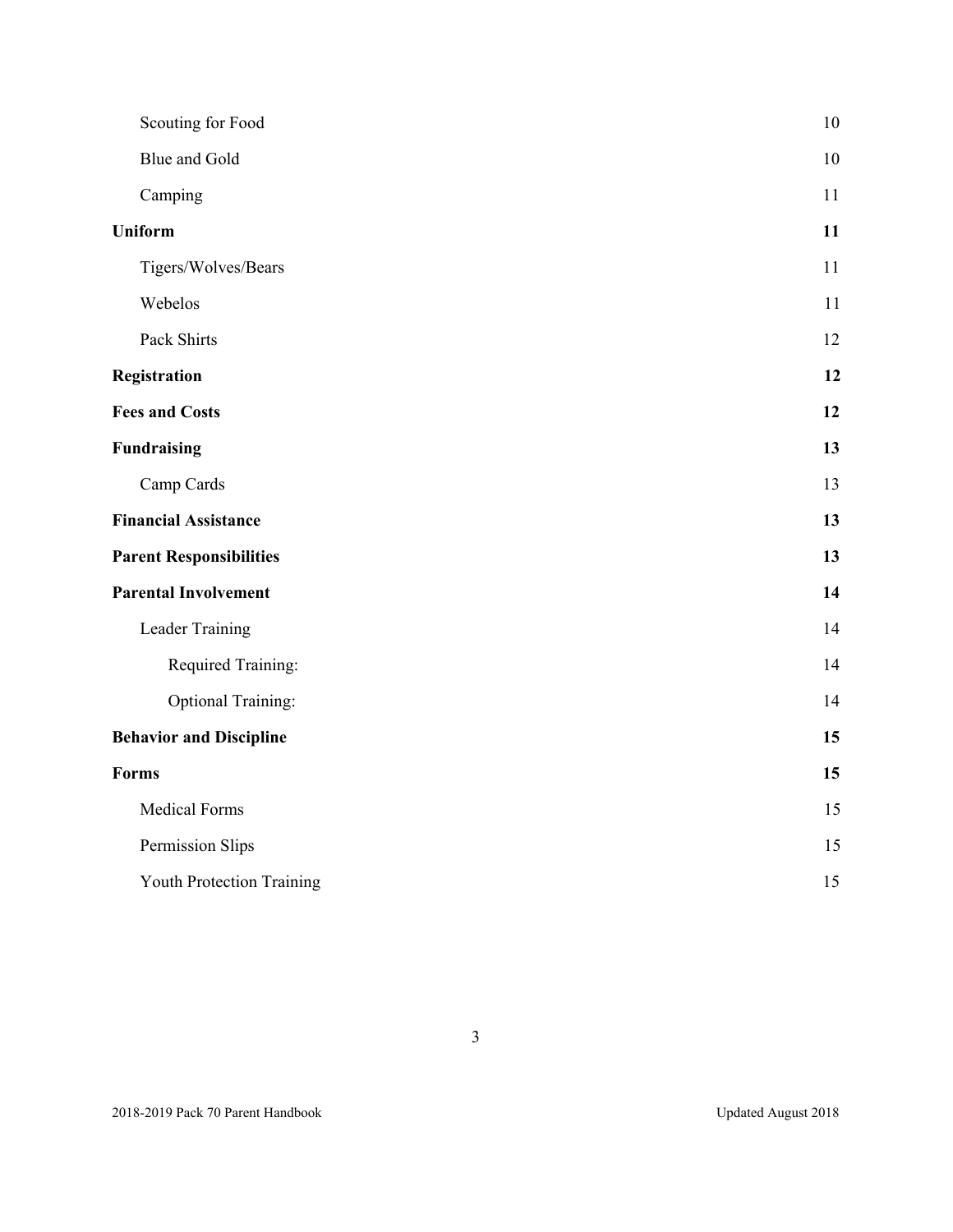# <span id="page-4-0"></span>**2018-2019 Pack Leadership**

| <b>Cubmaster</b>           |                    |  |
|----------------------------|--------------------|--|
| <b>Assistant Cubmaster</b> | <b>Bill Havens</b> |  |

# **Pack Committee**

| Committee Chair      | Jamie Davis       | $(719)$ 244-7295 | cubscoutpack070@gmail.com |
|----------------------|-------------------|------------------|---------------------------|
| Secretary            | <b>BJ</b> Dempsey |                  |                           |
| Treasurer            | Hannah Grimmig    |                  |                           |
| Advancements         | Krystal Matyi     |                  |                           |
| Training Chair       |                   |                  |                           |
| Membership Chair     | Angela Byrne      |                  |                           |
| Webmaster            | Sam Byrne         |                  |                           |
| Social Media Chair   |                   |                  |                           |
| Special Events Chair |                   |                  |                           |
| Fundraising Chair    |                   |                  |                           |
| Charter Org Rep      | <b>Bob Erler</b>  | $(719)$ 237-3661 |                           |

# **Den Leaders**

| Lion Den  |                            |  |
|-----------|----------------------------|--|
|           | Asst:                      |  |
| Tiger Den |                            |  |
|           | Asst:                      |  |
| Wolf Den  |                            |  |
|           | <b>Asst: Esten Daniels</b> |  |
| Bear Den  |                            |  |
|           | Asst:                      |  |

4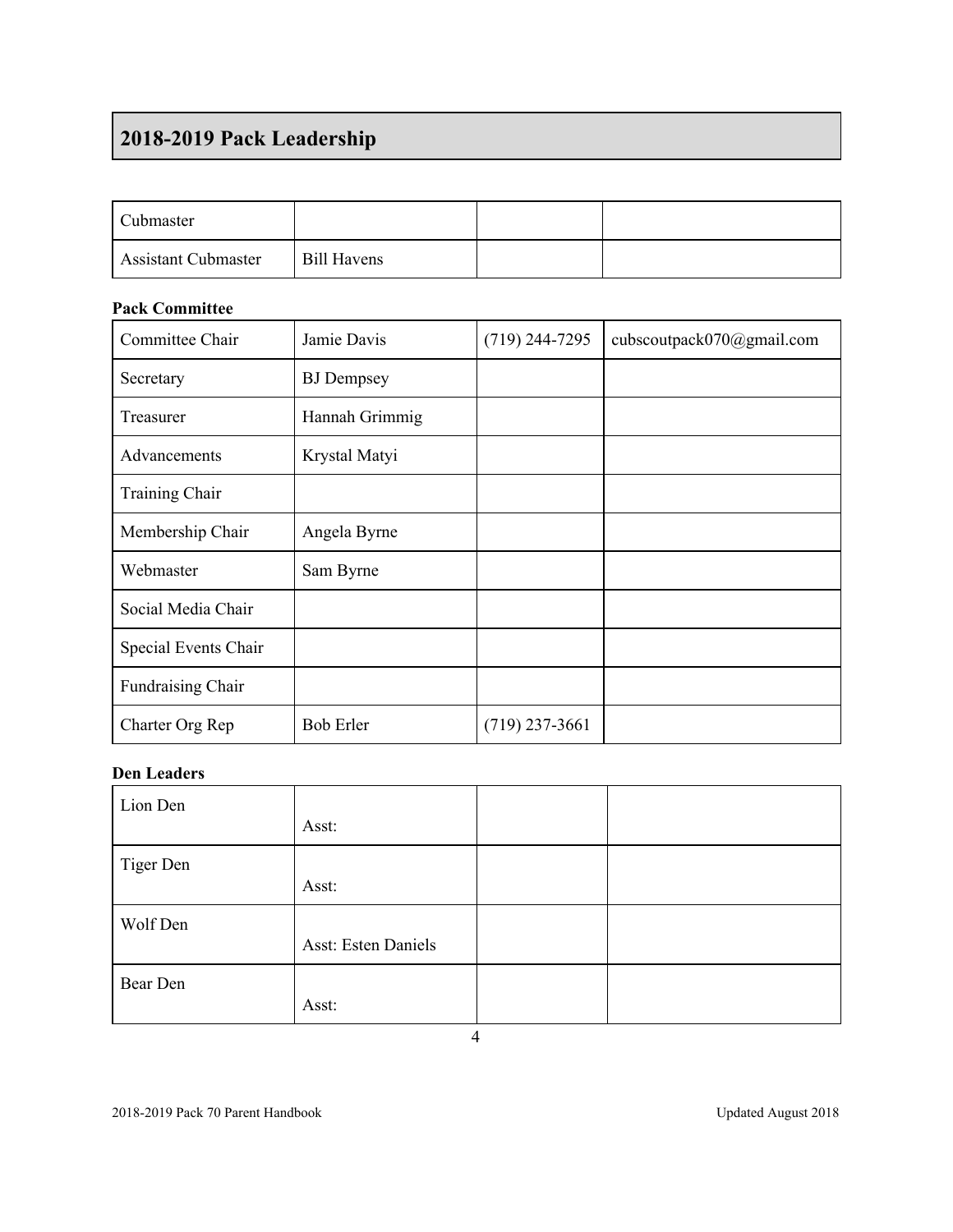| Webelos I Den  | Kristen Duby<br>Asst:               |  |
|----------------|-------------------------------------|--|
| Webelos II Den | Tia Andersen<br>Asst: Pete Andersen |  |
| Girls' Den     | Asst:                               |  |

# <span id="page-5-0"></span>**Communication**

Pack 70 has multiple tools for communicate with you, to ensure you stay abreast of upcoming events and your Scout's advancement. If you have a question about where something is found, please don't hesitate to ask one of our leaders.

### <span id="page-5-1"></span>**Website**

Pack 70 maintains a website at [www.b](http://www.pack693.org/)fpack70.com. Our website contains announcements about upcoming events, calendars, forms, and information about specific activities. You are encouraged to regularly visit this website and to bookmark it as your homepage. Chances are, if you have a question, it is located on our website!

### <span id="page-5-2"></span>**Facebook**

Visit our facebook page at [www.facebook.com/pack693](http://www.facebook.com/pack693). The pack regularly posts event announcements and pictures of our past events. Share our page with your friends that have an interest in Scouting and invite them to join the pack!

#### **Scoutbook**

Scoutbook is an online tool to send messages to the pack, track your Scout's advancement, as well as for maintaining our pack and den calendars. You will receive login information once your Scout is setup in our system. Parents are encouraged to ensure your profiles are filled out completely. You are also asked to register to receive text messages from Scoutbook (this is used for last minute information about an event when you may already be in transit to the event).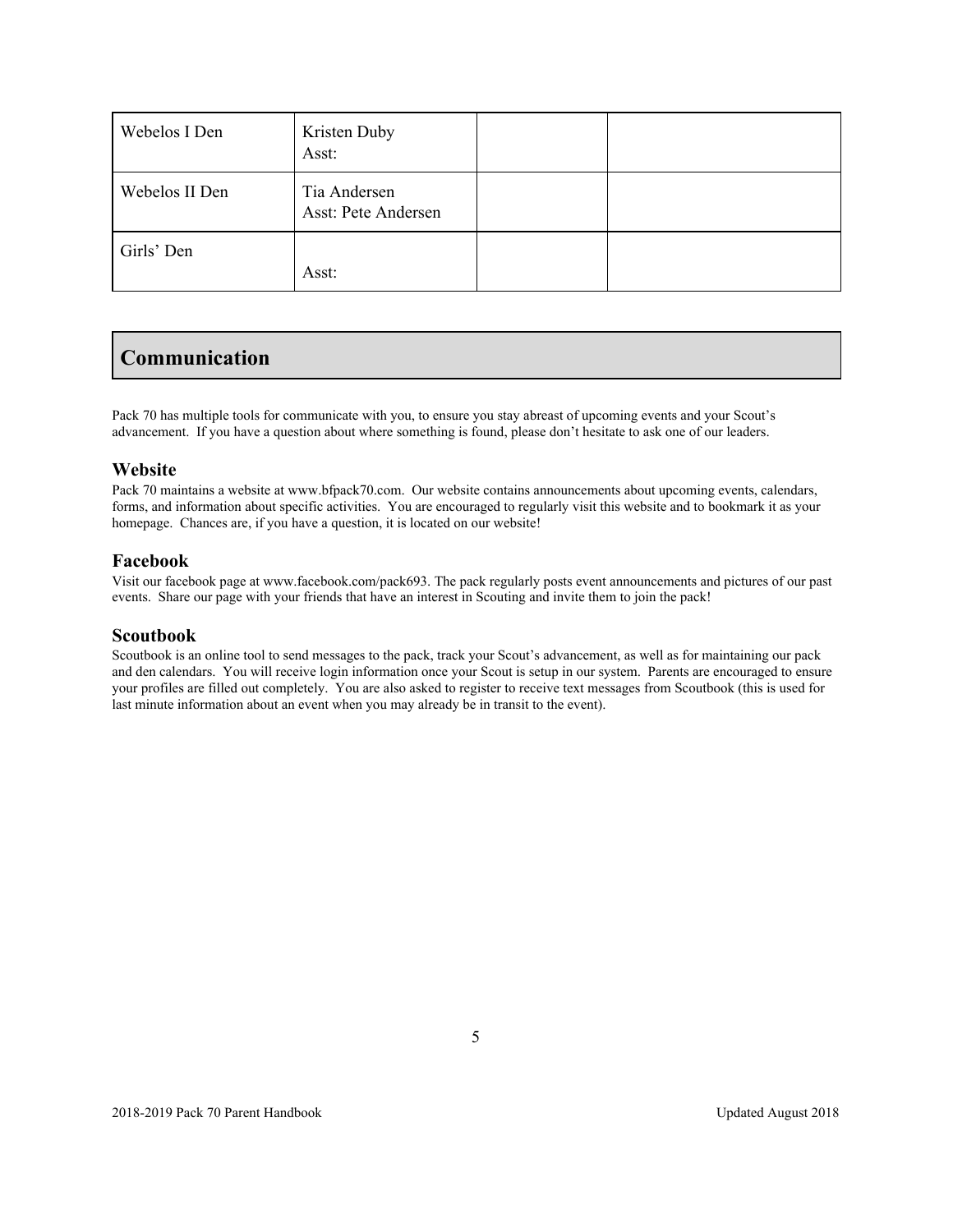# <span id="page-6-0"></span>**What is Cub Scouting?**

Cub Scouting is a family and home-centered program for boys and girls in Kindergarten through fifth grade (ages 5-11). Cub Scouting's emphasis is on a quality program at the local level, where the children and families are involved. Fourth and Fifth grade Scouts are called Webelos (We'll Be Loyal Scouts) and participate in more advanced activities that begin to prepare them to become Boy Scouts.

Cub Scouting began in 1930 when the Boy Scouts of America (BSA) launched a home and neighborhood centered program for boys 9 to 11. A key element of the program has always emphasized caring, nurturing relationships between the boys and their parents, adult leaders and friends, WHILE having fun!. Currently, Cub Scouting is the largest of the BSA's three membership divisions. The others are Boy Scouting and Venturing.

# <span id="page-6-1"></span>**The Purposes of Cub Scouting**

- Character Development Spiritual Growth Good Citizenship Sportsmanship & Fitness ● Family Understanding ● Respectful Relationships
- Personal Achievement Friendly Service Fun and Adventure
- Preparation for Boy Scouts

Cub Scouting differs from most other extra curricular programs, in that a Scout's family joins the Pack with their Scout. A Scout's family helps him/her progress and forms the basis for the Cub Scouting Program. As Scouts progress they will complete age appropriate activities and achievements. When these achievements are completed your Scout will earn awards to wear on his/her uniform and recognition at the Pack Meeting. **A Scout's success is directly proportional to your involvement in the Scouting Program!**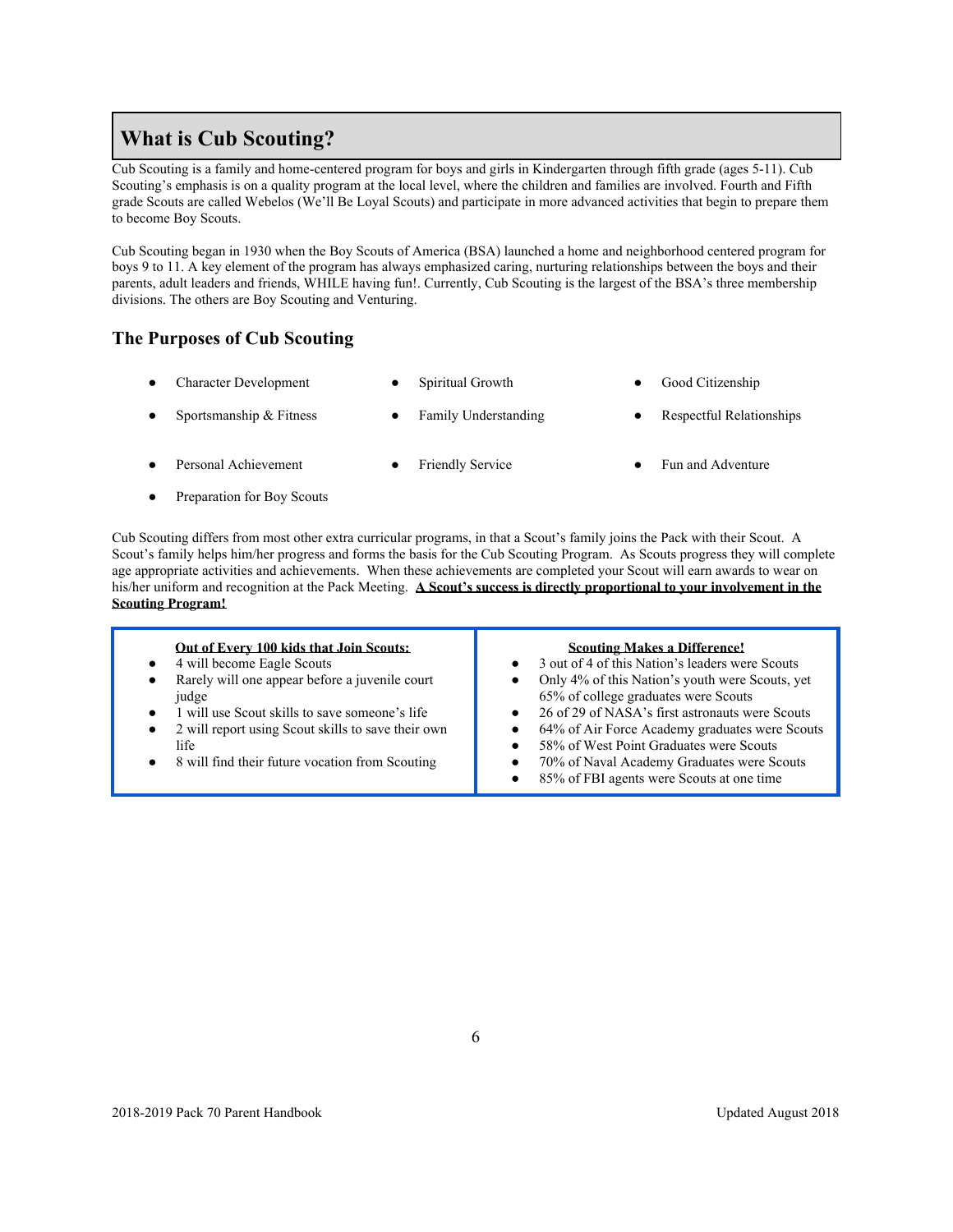# **Pack Organization**



# <span id="page-7-0"></span>**Chartered Organization**

Every Boy Scouts of America affiliated unit belongs to a chartered organization. The chartered organization is typically an educational, religious, or civic organization that desires to support the ideals of the Scouting Program. **Black Forest Community Club (BFCC)** charters our Pack. As our chartering organization, BFCC supports Pack 70 by ensuring we have proper leadership in place to fulfill the aims and purpose of Scouting. **Bob Erler** is our Chartered Organization Representative. In addition, Edith Wolford Elementary School supports Pack 70.

# <span id="page-7-1"></span>**The Pack**

The Pack is led by the Cubmaster, the adult leader responsible for the image and overall program of the Pack. The Pack is comprised of dens: Lions, Tigers, Wolves, Bears, Webelos I, and Webelos II (Arrow of Light). The Pack Meeting is the finale of the monthly Cub activities. Pack meetings are usually held on the second Thursday of the month at the BFCC.

All the Pack's Dens gather for this monthly program run by the Cubmaster. Most Pack Meeting programs will include opening and closing ceremonies, recognition of the boys who have earned awards and rank advancements, skits, and songs from some of the Dens. Also, Pack Meetings provide parents information for next month's activities. Most Pack meetings will run an hour and a half. Pack meetings are family events and the boys enjoy being recognized in front of their families. Our Cubs are expected to be attentive and courteous during the Pack Meetings. We also ask that our parents and siblings observe this same behavior.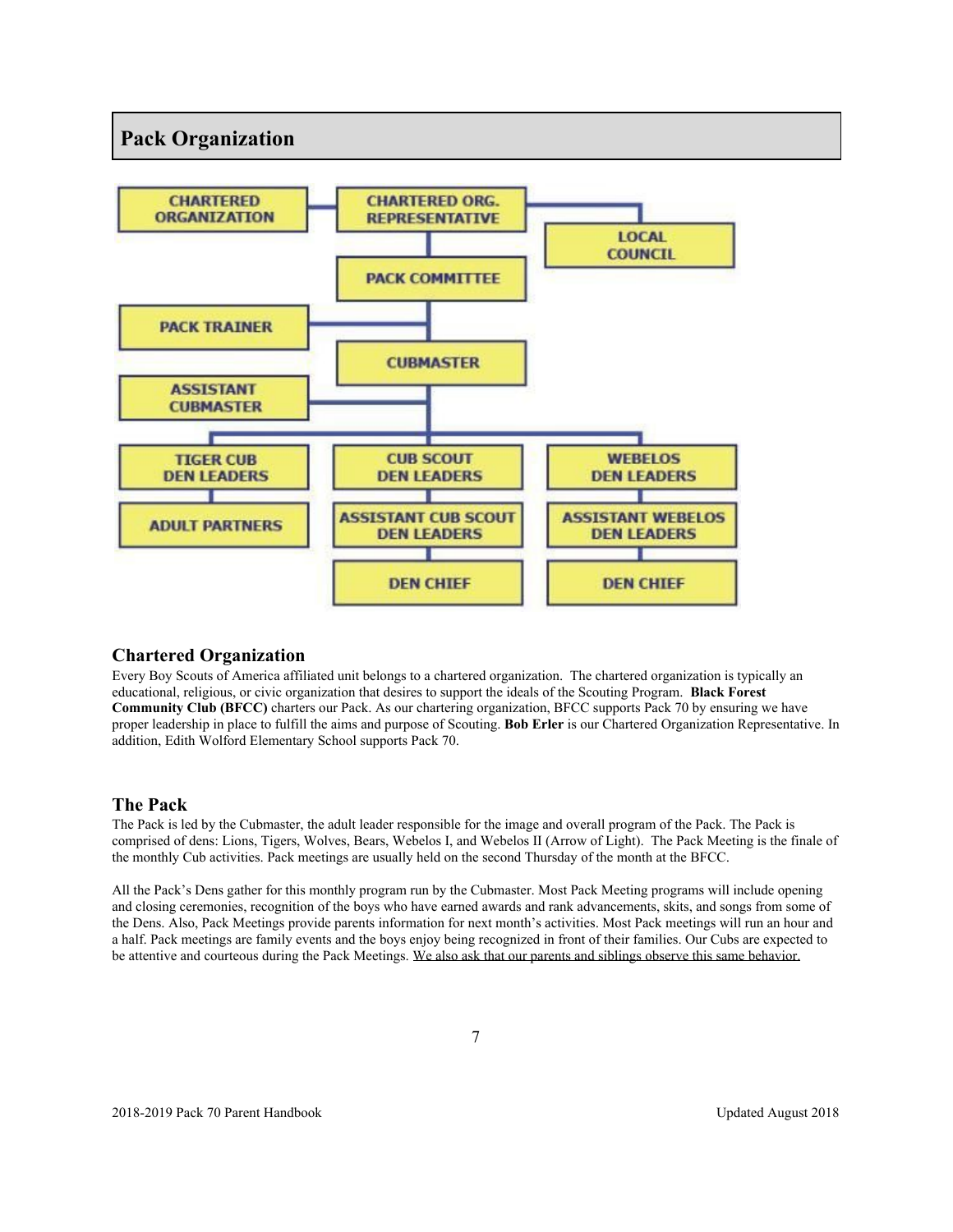#### <span id="page-8-0"></span>**Pack Committee**

The Pack Committee, led by the Committee Chairman, supports the Cubmaster to deliver a quality program and handles Pack administration. The Pack Committee is made up of the Pack Treasurer, Pack Secretary, Advancement Chair, and all parents/guardians of the Cub Scouts. We encourage you to attend committee meetings to help with the direction of the Pack

# **The Den**

The Pack is divided into small groups called dens, who meet weekly under the direction of adults called den leaders. The den leaders are trained parent volunteers who plan the meetings and guide the dens in completing their achievements and advancements. The dens allow the children to engage with fellow scouts of the same age and to complete activities that would otherwise be difficult in a larger group.

Den meetings are planned and run by the Den Leader with the help of an Assistant Den Leader and parents. The meetings may include the following: games, songs, crafts, practicing skills, and ceremonies for the next Pack meeting. Most meeting activities involve working on advancement requirements. Lion and Tiger parents are required to attend every meeting and event with their Scout. Depending on the size of their Den and the planned activities, extra hands are often needed. While some advancements may be worked on at Den meetings, it is the parent's' responsibility to assist their sons in completing their advancement requirements.

#### <span id="page-8-1"></span>**How Does Pack 70 Fit Into BSA?**

Pack 70 is part of a district that is a geographic area of the local BSA council that supports the Pack and provides larger scale activities that would be impossible to conduct as a Pack. The district executive is a council employee that assists units within the district. Additionally, each district has volunteer unit commissioners assigned to help our Pack's program. Pack 70 is in the **Pikes Peak Council.**

**Prepared. For Life.™** 

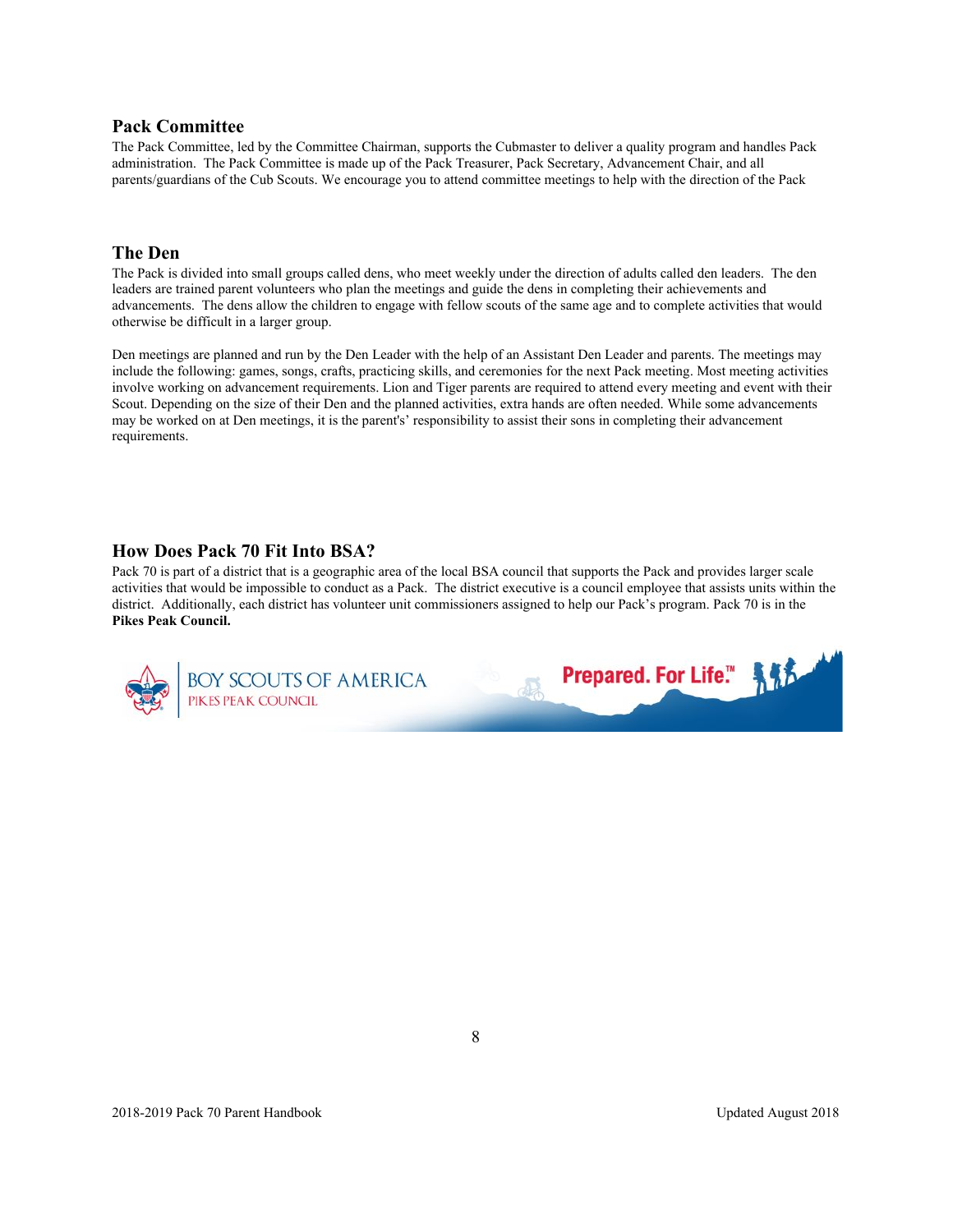# <span id="page-9-0"></span>**Advancements**

### <span id="page-9-1"></span>**Bobcat**

No matter what age or grade a child joins Cub Scouting, they must earn their Bobcat badge before they can advance to the rank of Tiger, Wolf, Bear, or Webelos. A scout must complete the Bobcat requirements, which include learning the: Scout Oath, Scout Law, Scout Sign, Scout Salute, Scout handshake, and completing with your parent the *How to Protect Your Children from Child Abuse: A Parent's Guide.*

# <span id="page-9-2"></span>**Lion**

The Lion rank is for boys and girls who are in Kindergarten (or who are 5 years old). To earn the Lion badge, a scout must complete

# **Tiger**

The Tiger rank is for boys and girls who are in first grade (or who are 6 years old). To earn the Tiger badge, a scout must complete six required adventures with their den or family and one elective adventure of their den or family's choosing. As the scout completes each adventure, he/she will receive the adventure loop for that adventure, which can be worn on their belt. When the scout has completed the seven required adventures, he/she can receive the Tiger badge. After the Tiger badge has been earned, a Tiger Scout can work on the remaining 12 Tiger electives until he/she finishes first grade (or turn 8 years old). They can choose elective adventures that may show them new hobbies and teach skills that will be useful during the Boy Scout years. When an elective adventure has been completed, the scout receives an additional adventure loop to wear on their belt.

# <span id="page-9-3"></span>**Wolf**

The Wolf rank is for scouts who have finished first grade (or who are 7 years old). To earn the Wolf badge, a scout must complete six required adventures and one elective adventure. His/her parent or guardian and den leader approves each requirement by signing their book, and the scout receives an adventure loop for each adventure.

After the scout has earned the Wolf badge, a Wolf Scout can work on the remaining 12 Wolf electives until they finish second grade (or turns 8 years old). They can choose elective adventures that may show them new hobbies and teach them skills that will be useful during the Boy Scout years. When the scout completes an elective adventure, they receive an additional adventure loop to wear on their belt.

#### <span id="page-9-4"></span>**Bear**

The Bear rank is for scouts who have finished second grade (or who are 8 years old). To earn the Bear badge, a scout must complete six required adventures and one elective adventure. His/her parent or guardian and den leader approves each requirement by signing their book, and the scout receives an adventure loop for each adventure.

After they have earned the Bear badge, a Bear Scout can work on the remaining 12 Bear electives until they finish third grade (or turn 9 years old). The scout can choose elective adventures that may show them new hobbies and teach skills that will be useful during the Boy Scout years. When they complete an elective adventure, they receive an additional adventure loop to wear on their belt.









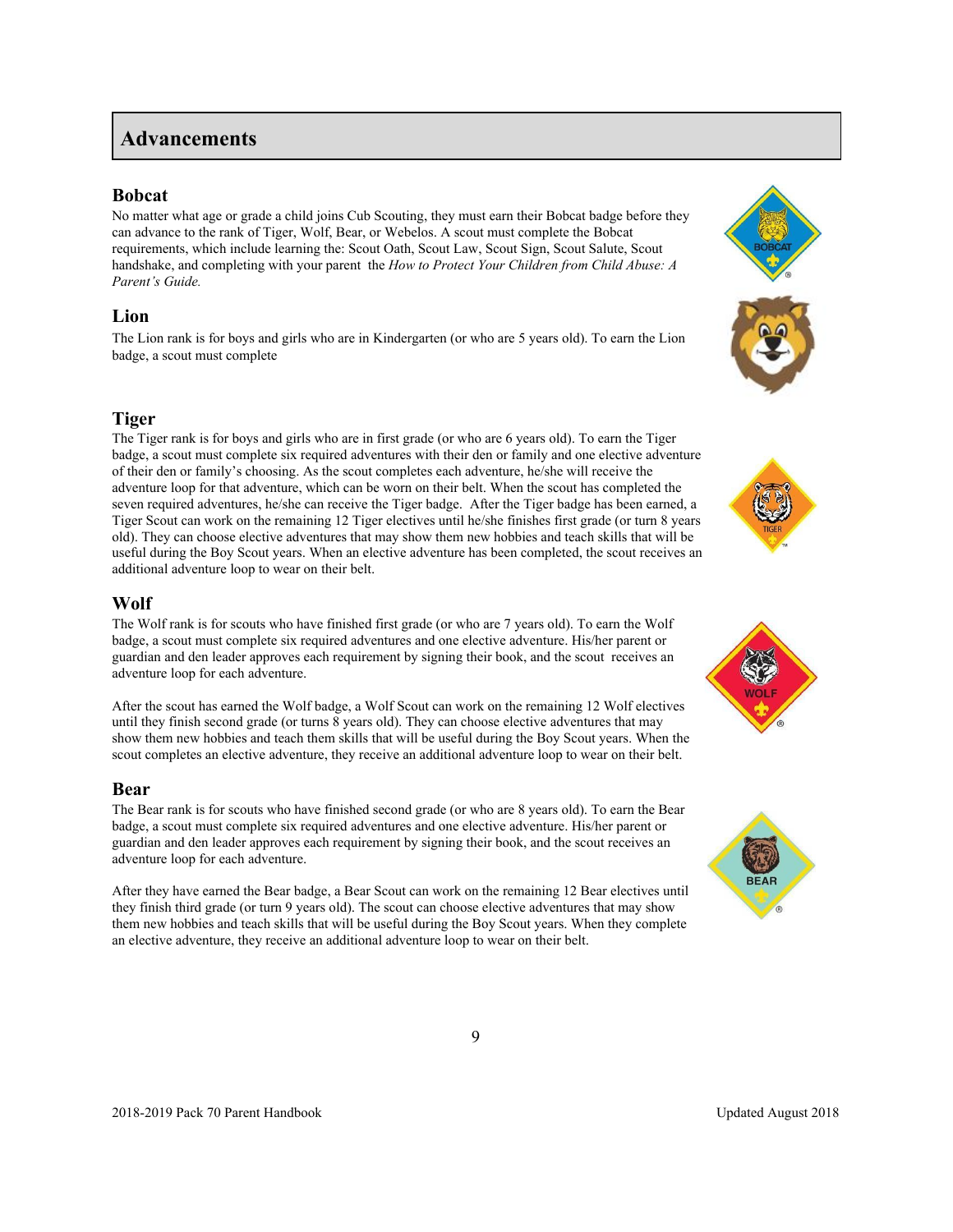#### <span id="page-10-0"></span>**Webelos**



Webelos dens are for scouts who have completed third grade (or who are 9 years old). Webelos Scouts get to work on the five required Webelos adventures and choose two of the 18 elective adventures that are shared by the Webelos and Arrow of Light ranks.

When a scout has done the requirements for an adventure, the Webelos den leader, rather than a parent, approves most of the adventures. For each adventure a scout completes, he/she receives a pin to wear on the Webelos colors or on their hat. After completing seven adventures, including five required adventures and two elective adventures, a Scout can receive the Webelos badge.



After they have earned the Webelos badge, a Webelos Scout can work on the remaining 18 shared Webelos and Arrow of Light electives until they finish fourth grade (or turns 10 years old). They can choose elective adventures that may show them new hobbies and teach skills that will be useful during the Boy Scout years. When they

complete an elective adventure, they receive an additional adventure pin to wear on the Webelos colors or on their hat.

### <span id="page-10-1"></span>**Arrow of Light**

The highest rank in Cub Scouting is the Arrow of Light. Earning this rank prepares a Webelos Scout to become a Boy Scout. Scouts must complete four required adventures and three elective adventures to earn the Arrow of Light rank. For each adventure a scout completes, he/she receives a pin to wear on the Webelos colors or on their hat.





The Arrow of Light badge is the only Cub Scout badge that can be worn on the Boy Scout uniform when a scout graduates into a troop. Adult leaders who earned the Arrow of Light rank when they were young may also show their achievement by wearing a special square knot on their adult uniform.

# <span id="page-10-2"></span>**Special Pack Events**

#### <span id="page-10-3"></span>**Pinewood Derby**

The Pinewood Derby is one of the most memorable experiences between a Cub Scout and his Parent/Guardian. The Cub Scout, along with his Parent, builds a gravity powered race car. Pack 70 attempts to have building "clinics" to assist with building cars. The Pinewood Derby is typically held on a Saturday. On Thursday night prior to the race, the cars are checked in and impounded once the Scout and Parent have made their adjustments. Once the car is impounded, the car will be returned following the races. Awards are presented to the Top 3 in each den and Top 3 in the Pack.

# <span id="page-10-4"></span>**Scouting for Food**

Scouting is founded on the principle of "Do a Good Turn Daily." Pack 70 participates in the Annual Scouting for Food service project to benefit our local Care and Share Food Bank. This is a project where Scouts all over the Pikes Peak area solicit donations of nonperishable food items and/or monetary donations and deliver them to Care and Share. This is a key part of the Scouting program and we ask that every Scout make this a priority to participate.

# <span id="page-10-5"></span>**Blue and Gold**

The Blue and Gold is an annual celebration of the Boy Scouts of America birthday. This is a time for Scouts, Parents, Family, and Friends to come together to celebrate the success of the Pack and each Scout over the past year. It is also a time for the pack to recognize our many leaders that have helped us over the past year. The Pack will enjoy a meal together and play games.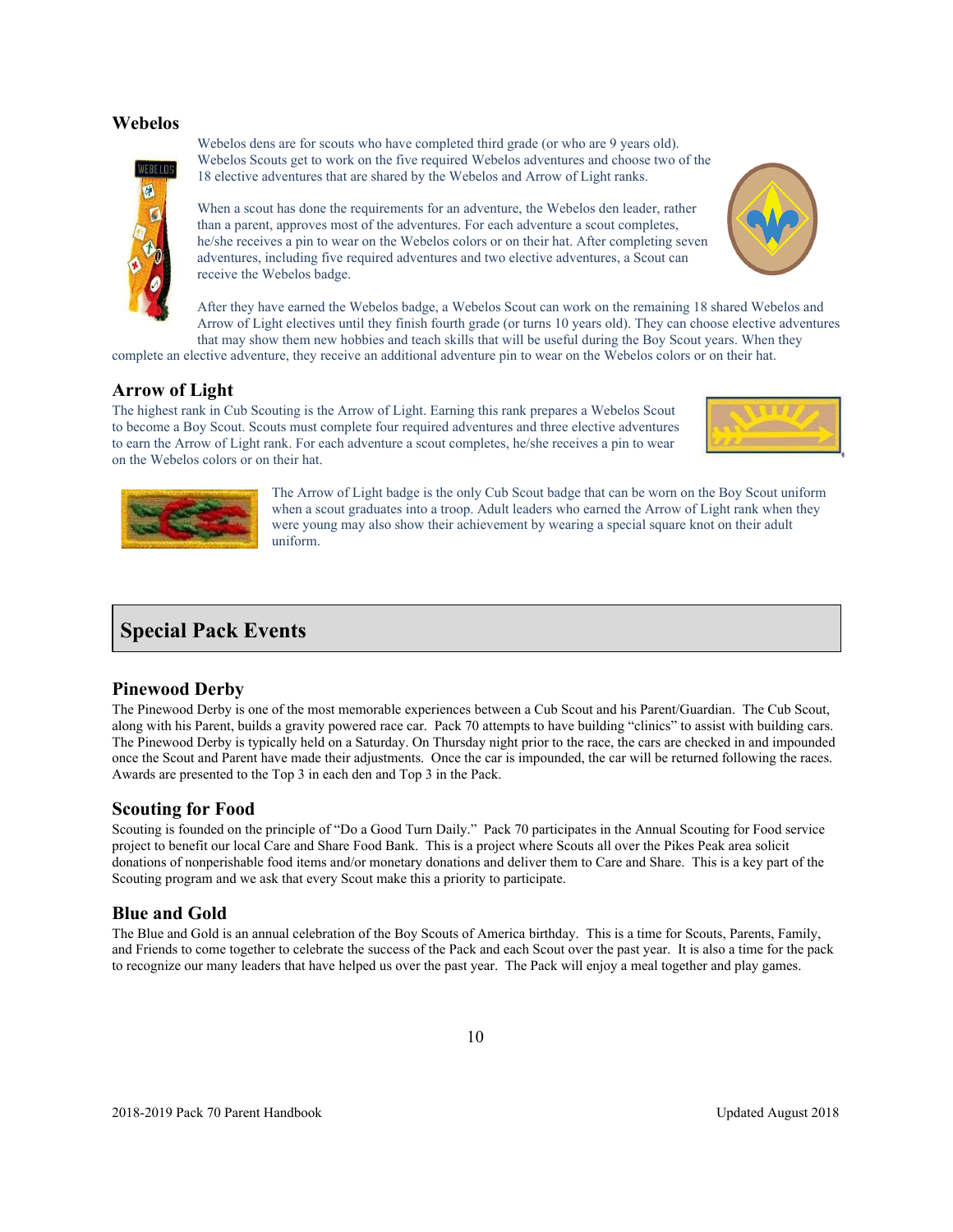#### <span id="page-11-0"></span>**Camping**

Pack 70 has 2 family camp outs every year. The camp outs provide an opportunity for Scouts to demonstrate the knowledge they have learned in their dens. There are also council and district camping opportunities throughout the year.

# <span id="page-11-1"></span>**Uniform**

The uniform is a key part of the Scouting Program. The uniform sets us apart and should be worn with pride. Pack 70 wants it to be just that - uniform. To help Scouts to be uniform, we encourage parents to donate uniforms once they become too small to the pack. The pack will maintain a box of uniform items to assist Scouts in need.

Scouts are expected wear their uniform with pride at all times. Uniforms should be clean and neat. Uniform shirts should be tucked in. Scouts should wear closed toed tennis shoes or hiking boots, no open toed footwear (this is also a safety measure).

Each Scout is expected to purchase a uniform as quickly as possible after joining. If there is a financial need, please contact the Committee Chair to discuss financial assistance options for your uniform. Pack 70 wears the uniform from the "Waist Up."

Pack 70 has two types of uniform. The Class A or Field Uniform is the official Cub Scout uniform consisting of the Blue or Khaki Uniform and is worn for most meetings and ceremonies. The Class B or Activity uniform consists of the official Pack t-shirt and is worn for many outdoor activities. The Cubmaster or leader in charge will designate which uniform is to be worn.

# **Tigers/Wolves/Bears**

Official Blue Uniform Shirt ● Insignia ● Belt Neckerchief (orange=tiger; yellow=wolf; blue=bear) ● Neckerchief Slide (orange=tiger; yellow=wolf; blue=bear) Hat (orange=tiger; yellow=wolf; blue=bear) ● Blue Jeans/Dark Blue Pants (Official uniform Pants Optional) Socks (official uniform socks optional) ● Boots or Tennis Shoes (must be closed toe for safety) (visit [www.bsauniforms.org](http://www.bsauniforms.org/) for more details) **Webelos** Official Blue Uniform Shirt OR Official Khaki Uniform Shirt Insignia **•** Belt ● Neckerchief (Webelos Plaid) ● Neckerchief Slide ● Hat

Socks (official uniform socks

optional)

<span id="page-11-2"></span>Blue Jeans/Dark Blue Pants (w/ Blue Uniform Shirt) OR Blue Jeans/Olive Pants (w/Khaki Uniform Shirt) (Official Pants Optional)

(visit [www.bsauniforms.org](http://www.bsauniforms.org/) for more details)

Boots or Tennis Shoes (must be closed toe for safety)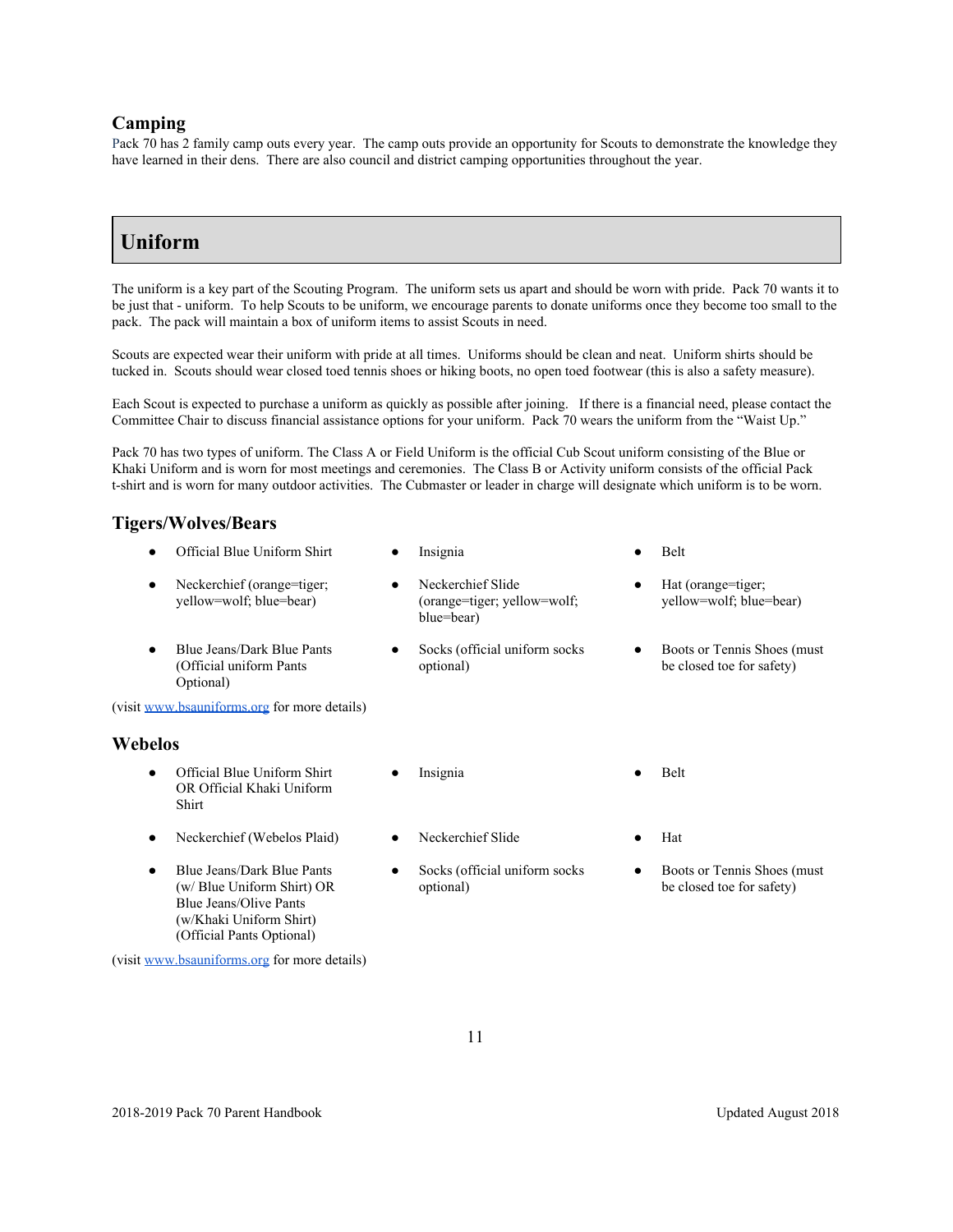#### <span id="page-12-0"></span>**Pack Shirts (Class B uniform)**

The pack shirts make our pack highly visible on outings and is especially useful in identifying other pack members in a crowd. The pack shirts are often referred to as our Class B or Activity Uniform. All Scouts, Leaders, and Family members are encouraged to purchase a Pack shirt. The Pack will place an order periodically as the need arises, please look for an email with more information about purchasing Pack Shirts.

# <span id="page-12-1"></span>**Registration**

Most new scouts join the Pack at Join Scouting Night held shortly after the start of school each year.. Parents will be asked to fill out a registration application for each new Cub Scout and pay the initial registration fee. The initial registration fee is set by Pikes Peak Council and is prorated based on the number of months remaining in the year until Pack 70 re-charters. New members are also welcome to join throughout the year and should contact the Cubmaster.

Existing members of the Pack will receive a re-charter email from the Committee Chair in November. The re-charter process establishes Pack 70 as a BSA unit for the upcoming year. During the re-charter process, parents are asked to review and update the renewal information as necessary and return it no later than the December Pack Meeting.

As part of our commitment to a quality program, all of our adult leaders are registered leaders. This means each adult regularly involved with the Pack is registered with Boy scouts of America, subscribes to its Youth Protection principles, and has undergone a background screening and training. In appreciation for their service, the Pack pays the registration fee for its adult leaders.

# <span id="page-12-2"></span>**Fees and Costs**

The Pack Committee meets during the summer to determine the budget for the next Scouting Year (August-July). After considering anticipated event costs, operating expenses, and any potential remaining balance from the prior year, the Pack Committee sets the annual Pack Fee based on the budget. A copy of the annual budget is available for download from our website or by request from the Pack Treasurer.

The registration fee involves various components:

- \$33 BSA Registration Dues this is paid directly to the National BSA organization
- \$12 Boy's Life (optional, but highly recommended), this is an annual magazine geared towards Scouts
- \$120 Pack Fees. These funds go directly to the Pack to pay for advancements, Pinewood Derby cars, and Pack equipment. A portion of the proceeds goes directly to your son's Den to be used for den expenses.
- Activity specific fees- some activities such as camp and Blue and Gold have additional fees based on your participation. The Pack strives to keep these fees nominal.
- If you have any questions or concerns about the pack fee, please contact the Committee Chair

Since Pack 70 accepts new Scouts at any point during the year, we prorate the fees based on the month you join.

Aug - Dec \$131/\$120 (new/returning scouts) Jan - May \$101/\$90 Jun - Aug \$61/\$50

The optional Boys Life magazine would be an added fee on top of these amounts.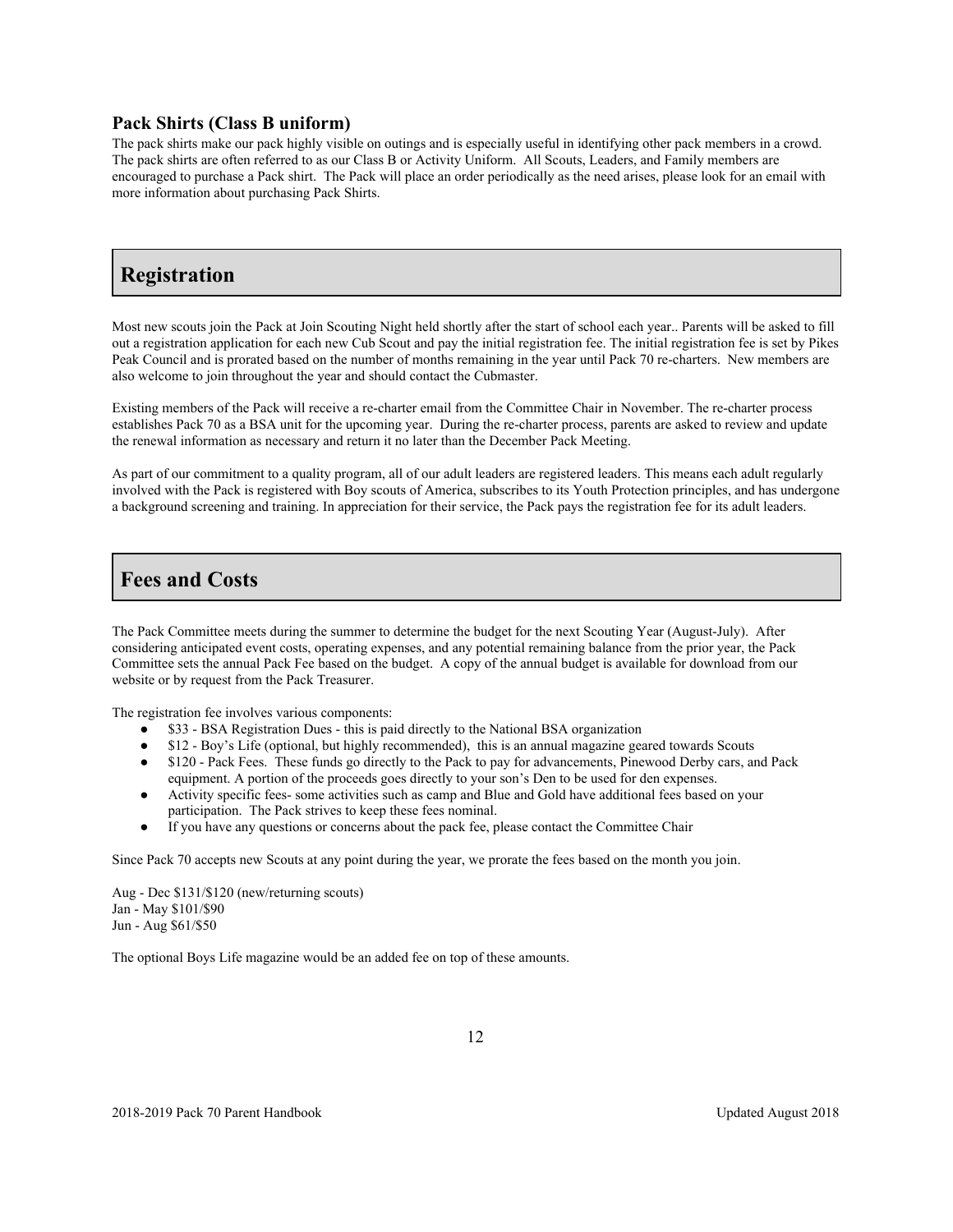# <span id="page-13-0"></span>**Fundraising**

Pack 70 believes Scouting should be affordable and follows the Scouting Principles of "personal responsibility" and "earning their way." To do this, Pack 70 participates in various fundraisers throughout the year. Every Scout should actively participate in each fundraiser by following the Scout motto of "Do Your Best" and principles of the Scout Law, "Loyalty" and "Thrifty."

# <span id="page-13-1"></span>**Camp Cards**

Camp cards are designed to fund a Scout's summertime activities. The camp card provides the customer with various food, service, and entertainment discounts throughout the Dallas-Fort Worth metroplex. Camp Card Sales begin in late February and end in early May. Dependent on the success of the Popcorn Sales, the Pack Committee strives to allocate 100% of the profit from the sales to the Scout's summer activities.

# **Meat Sticks**

Meat sticks are kept on hand and sold throughout the year at various events.

# <span id="page-13-2"></span>**Financial Assistance**

Pack 70 strives to make Scouting affordable to all. A limited amount of financial aid is available to Scouts who are unable to fully participate in Scouting because of a financial need. Scouts receiving financial aid are required to be active in den meetings, pack meetings, and pack events. Additionally, in keeping with the principle of a Scout "Earning His Way," Scouts receiving financial aid are required to participate in fundraising. To request financial aid, please contact the Committee Chair. Pack 70 is committed to handling these requests confidentially and with discretion. The Committee Chair, Treasurer, and the involved Parents are the only ones made aware of the request.

# <span id="page-13-3"></span>**Parent Responsibilities**

Your child's success and learning within the Cub Scouting program is directly proportional to your fulfillment of the following responsibilities:

- Understand the requirements of your child's rank and assist him/her (along with the den leader and cubmaster) in completing the requirements.
- Ensure your child has his/her uniform and is properly dressed for the Scout function, in accordance with Pack 70 uniform standards.
- Notify your den leader when your child cannot attend an activity, so you can be made aware of any requirements that need to be made up.
- Complete BSA's Youth Protection Training (YPT) at [www.myscouting.org](http://www.myscouting.org/) once every two years and provide the completion certificate to the Pack Secretary.
- Attend all Pack Events with your child. For the safety of our Scouts and in keeping with the ideal that Cub Scouting is a Family Activity, a Parent or Guardian must attend all pack events with your child. For den meetings and den level events (Wolf, Bear, & Webelos), parent attendance is at the discretion of the den leader. Lion and Tiger den parents must attend all Den and Pack meetings with their child.
- Promptly complete Parts A and B of the Medical forms annually for all members of your family (Scout, Parents, & Siblings) that may participate in our Scouting activities.
- Ask questions when you don't understand something...we are here to help!
- Promptly notify the Committee Chairman of any concerns you may have.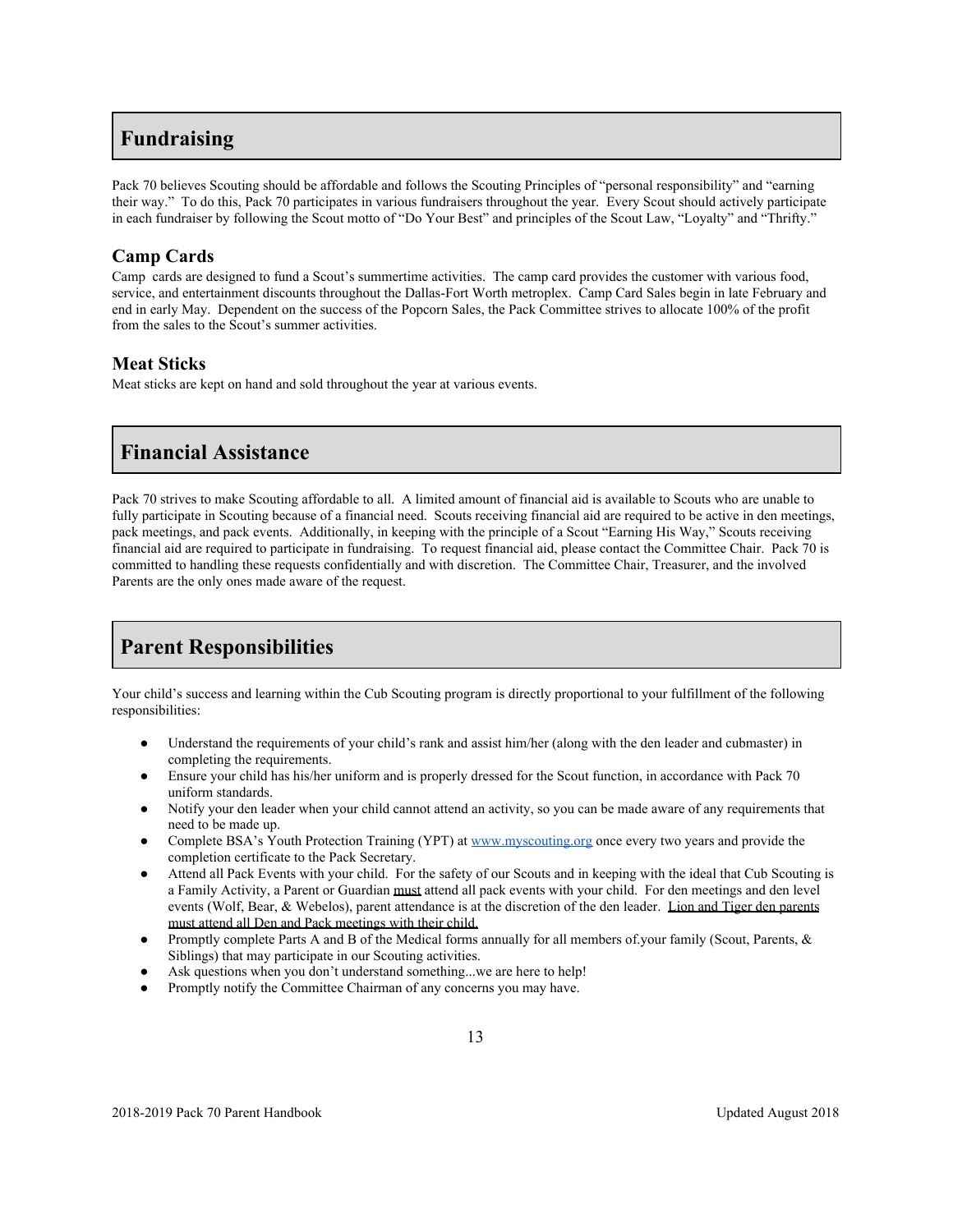# <span id="page-14-0"></span>**Parental Involvement**

Parent Volunteers run the Pack. We expect every parent to contribute their time to help run or coordinate various Pack and Den activities during the year. At the August/September pack meetings, we will have sign up area for you to volunteer for upcoming activities. We ask that you commit to helping with 1-2 activities throughout the year. We like to think of this as an investment in your child's Scouting Success.

There are many different roles for parent volunteers, requiring varying levels of time and effort. Many activities require teams of parents to organize and implement them.

The roles and responsibilities for the various positions can be viewed on our website under [Leaders and Committee Members.](http://www.pack693.org/home/ctl) For more information about any position, please contact the Committee Chair.

# <span id="page-14-1"></span>**Leader Training**

Pack 70 believes that "Every Scout deserves a Trained Leader." We require every leader holding a registered position to complete the BSA provided online training. This training helps you effectively complete the responsibilities of your role and to ensure our Scouts receive a quality program. The training can be completed online at [www.my.scouting.org](http://www.my.scouting.org/) within a few hours. Once your training is completed, you will be awarded your "Trained" patch to wear on your uniform at our next Pack Meeting.

#### <span id="page-14-2"></span>**Required Training:**

- 1. Youth Protection- Required Every 2 Years; This is Scouting- 1 time only
- 2. Fast Start Orientation- 1 time only
- 3. Position Specific Training- required for each position you hold, therefore, must be retaken when role changes



#### <span id="page-14-3"></span>**Optional Training:**

- 1. BALOO (Basic Adult Leader Outdoor Orientation)- District offered training. Completion is mandatory for at least one adult on any Pack Overnight Camp Out. It is recommended that at least 2 BALOO trained leaders are present at each Pack Overnight Camp Out in case one of the leaders needs to leave early.
- 2. Safe Swim Defense- required by at least one leader for any Cub Scout activity involving swimming (online, retake every 2 years).
- 3. Safety Afloat- required by at least one leader for any Cub Scout Activity involving boating (online, retake every 2 years).
- 4. Weather Hazards- required by at least one leader for any Cub Scout activity held outdoors (online, retake every 2 years)
- 5. Wood Badge- 2 weekend in-person advanced leadership training. Recommended for den leaders and cubmasters.